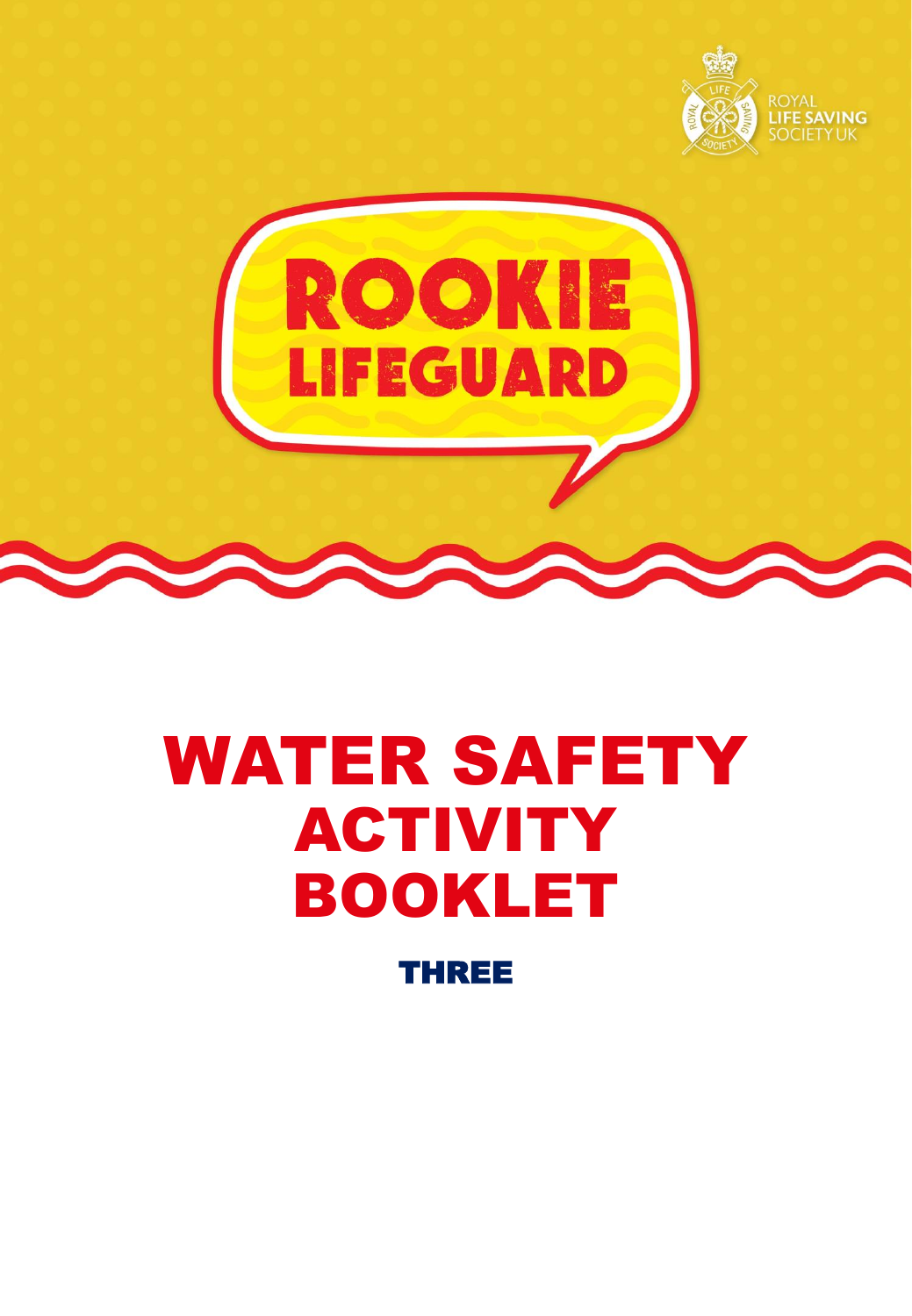## WATER SAFETY SEARCH



ADVICE AID AMBULANCE BRIGADE BUOYANCY **CAREFUL COMMUNITY EMERGENCY** 

EQUIPMENT FIRE FROSTY LEARN RESPONSIBLE **SAFETY** TOWPATH

**RO** 

**EGUARD**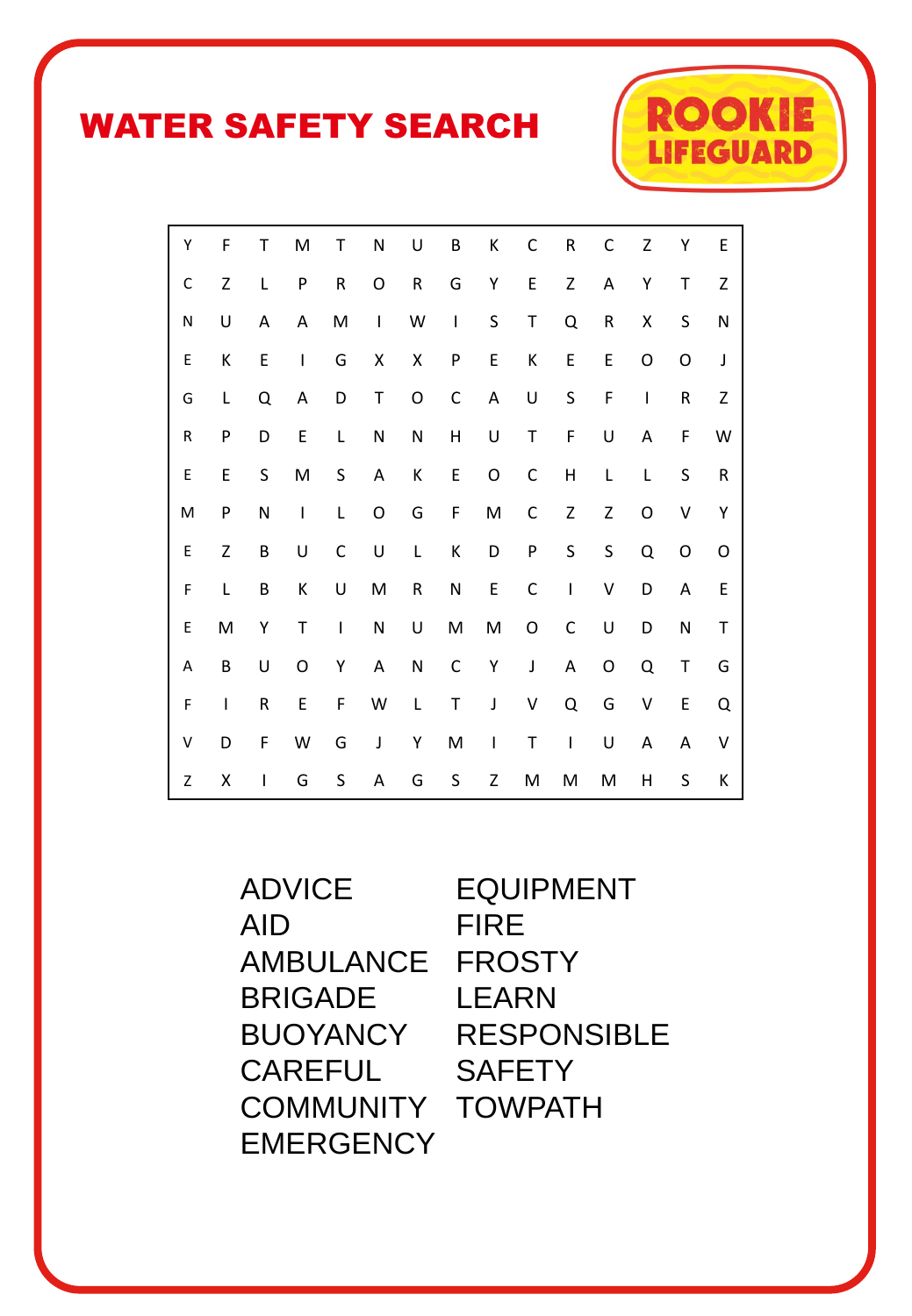

#### **5 Letters**

Float Learn **Water** 

#### **6 Letters**

Advice Frosty Hazard **Notice** Police Safety

#### **7 Letters**

Bicycle **Careful** Explore Leisure **Towpath** Walking **Weather** 

### **8 Letters** Accident **Cautious**

**Identify** 

#### **9 Letters**

Accompany Ambulance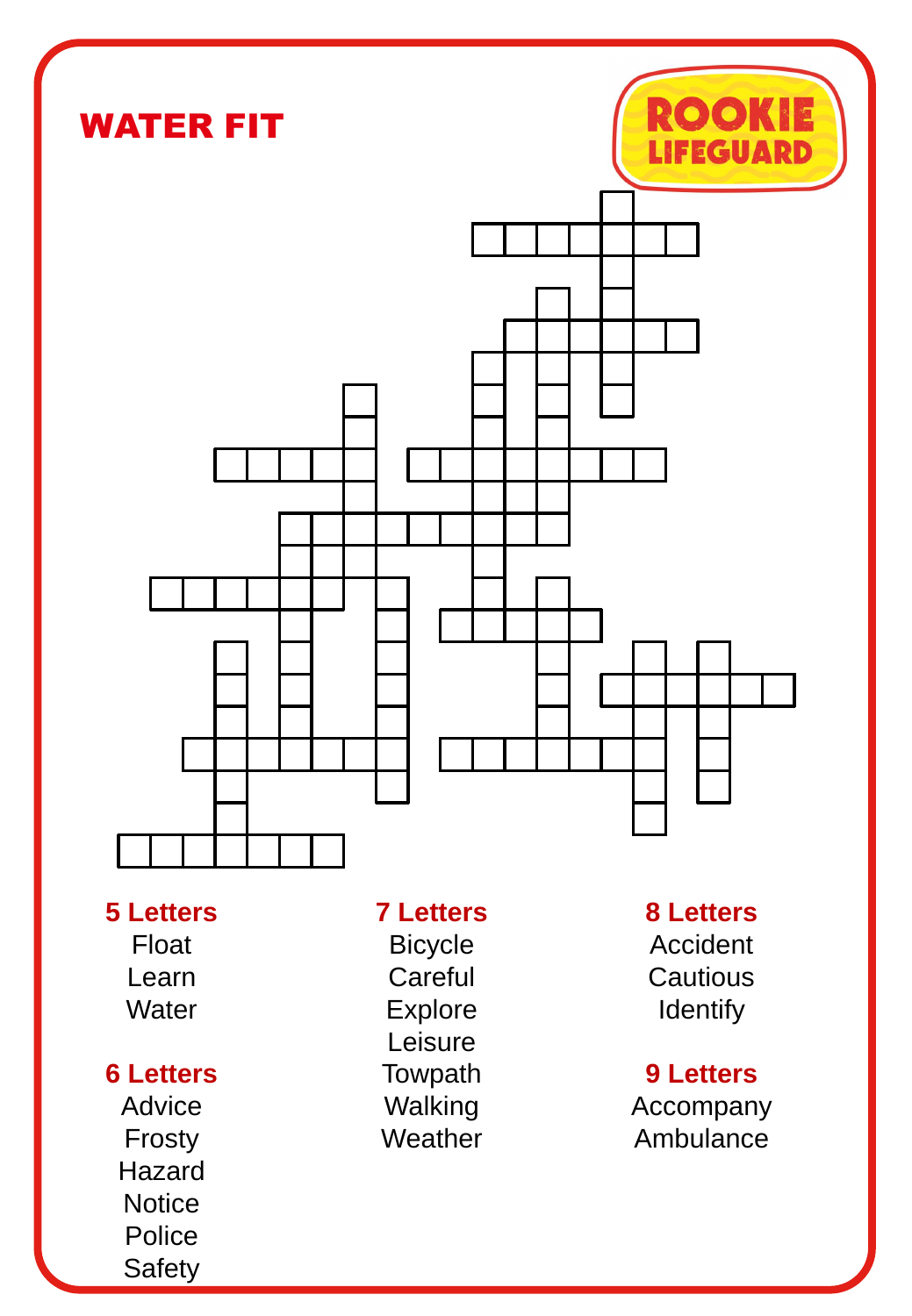## ROCKS IN THE WATER



|                  | $\overline{\mathbf{2}}$ |                  |                  |                  | $\overline{\mathbf{2}}$ |                         |                  |   |
|------------------|-------------------------|------------------|------------------|------------------|-------------------------|-------------------------|------------------|---|
| $\mathbf 1$      |                         |                  |                  | $\boldsymbol{2}$ |                         |                         |                  | 1 |
|                  |                         | $\boldsymbol{2}$ | $\boldsymbol{2}$ |                  |                         | $\mathbf{3}$            |                  |   |
|                  |                         |                  |                  |                  |                         |                         |                  |   |
| $\boldsymbol{2}$ |                         |                  |                  |                  |                         |                         |                  |   |
|                  |                         |                  |                  |                  |                         | $\boldsymbol{0}$        |                  |   |
|                  |                         |                  |                  | $\mathbf{2}$     |                         |                         |                  |   |
|                  |                         | $\mathbf{2}$     | $\boldsymbol{2}$ |                  |                         |                         |                  |   |
|                  |                         |                  |                  | $\mathbf{2}$     | $\mathbf{3}$            | $\overline{\mathbf{2}}$ |                  |   |
| 1                | 1                       |                  | $\boldsymbol{0}$ |                  |                         |                         | $\boldsymbol{2}$ |   |

#### Is it safe?

Each number in the grid indicates the number of rocks in its adjacent squares. No rock can be horizontally, vertically and not rock can appear in the same square as a number.

Can you work out where all the rocks are? We've placed one to get you started!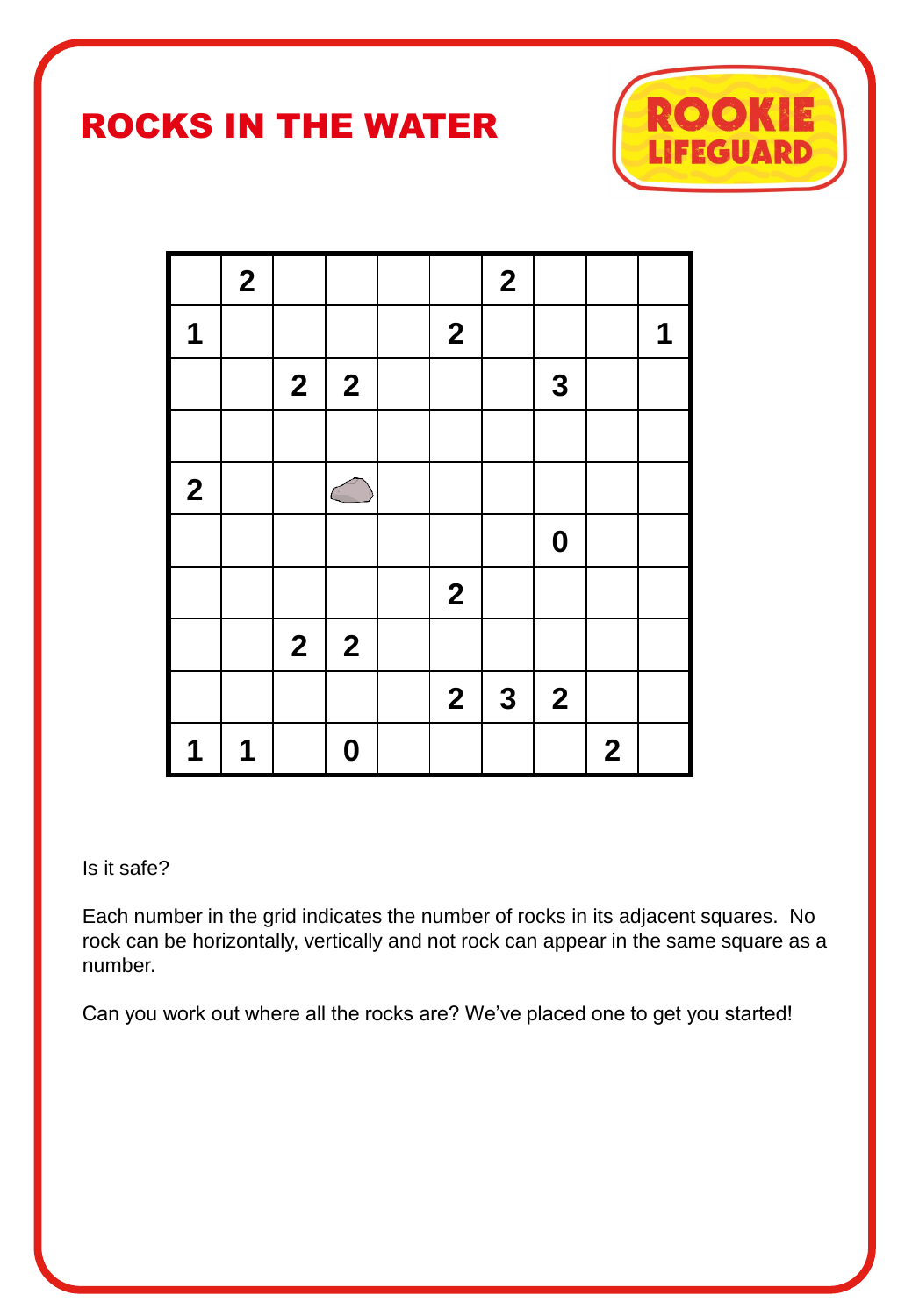## WHICH FLAG?



Can you colour in the flags so they show the correct colours for each situation.